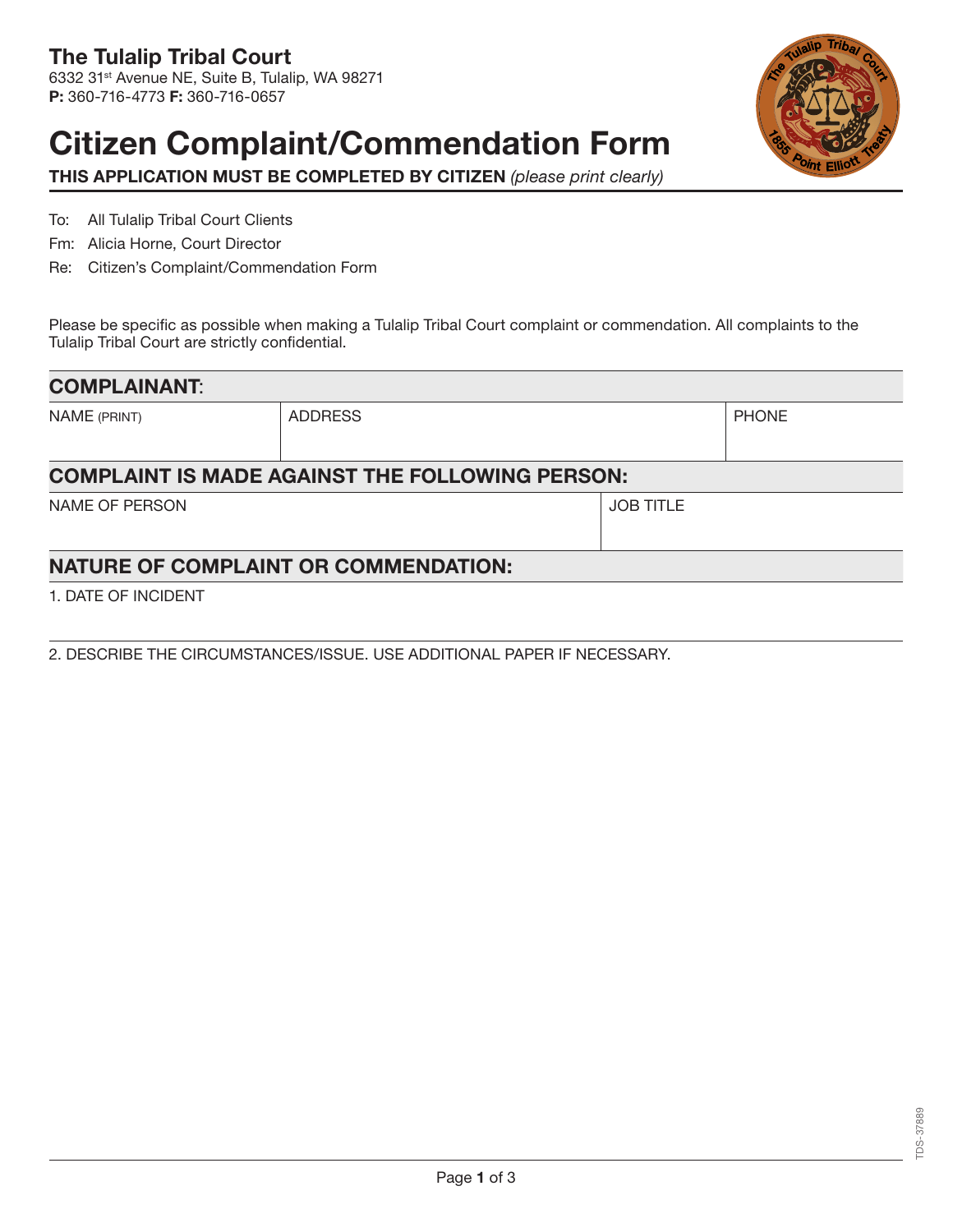3. DESCRIBE WHAT ACTION HAS BEEN TAKEN WITH RESPECT TO THE FACTS PRESENTED IN THIS COMPLAINT, IF ANY.

4. WHAT COULD WE HAVE DONE BETTER OR WHAT DID WE DO THAT YOU LIKED?